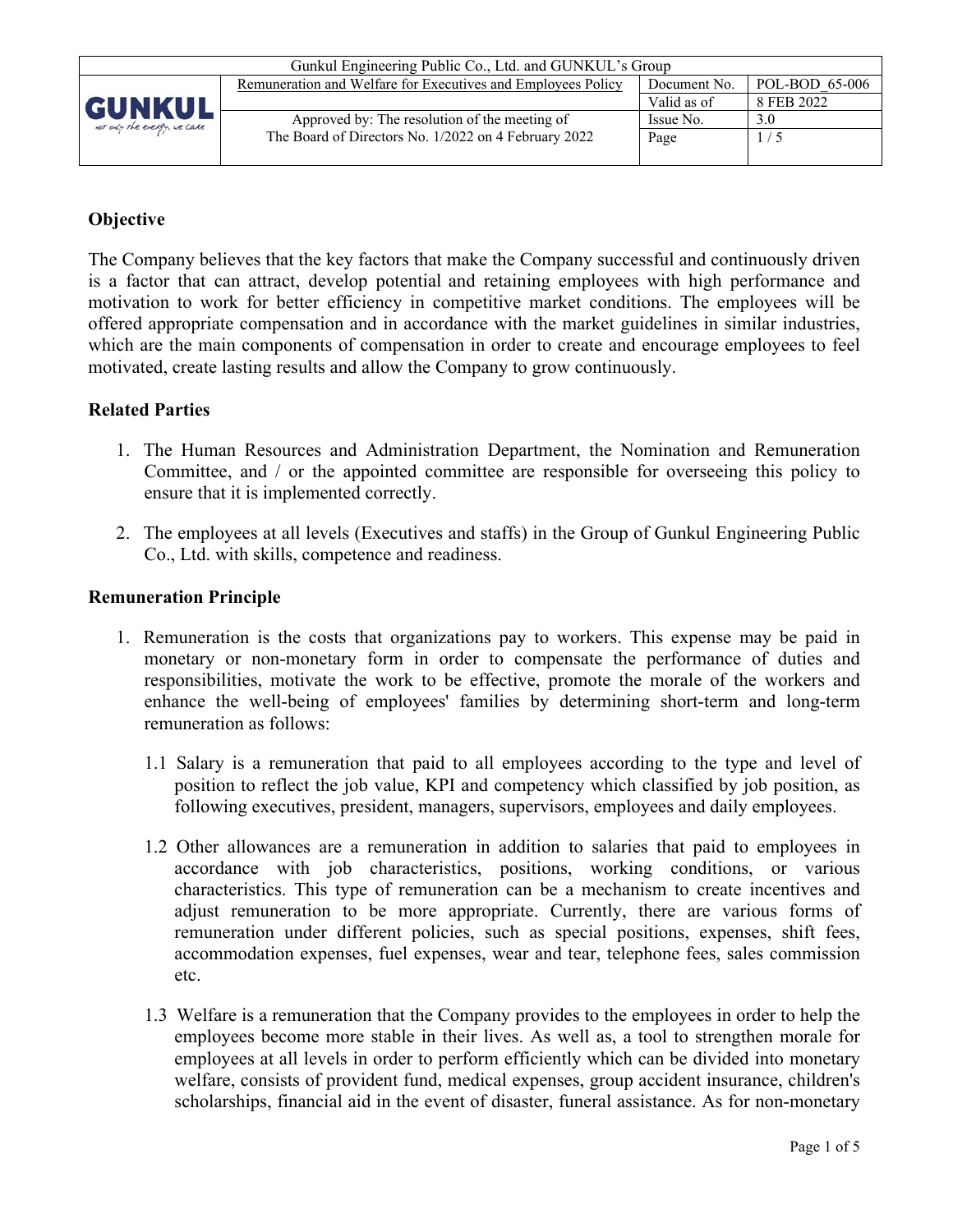

benefits, consists of various types of leave, the cost of visiting in case of illness / maternity, New Year's party etc.

- 1.4 The annual reward (Bonus) is a remuneration that paid to employees from the performance of the Company in each year, by linking with the performance of employees in order to motivate employees to perform according to the organization's goals.
- 2. The remuneration must consider the motivation for the employees to work better in terms of quantity and quality and working to the best of the abilities of each individual as well, such as stipulating salary adjustments based on performance each year, annual reward payments (Bonus), sales commission etc., including the determination of salary structure for incentive wages, such as the determination of salary levels for each level to be significantly different in order to motivate self-development and compete with each other for a higher level of responsibility etc. Criteria for considering bonus payment and adjust annual payments

| <b>Position Level</b>     | <b>Executives</b> |        | <b>Managers</b> |        | <b>Supervisors</b> |        | <b>Staffs</b> |        |
|---------------------------|-------------------|--------|-----------------|--------|--------------------|--------|---------------|--------|
| Category                  | $\frac{0}{0}$     | Weight | $\frac{0}{0}$   | Weight | $\frac{0}{0}$      | Weight | $\frac{0}{0}$ | Weight |
| 1. Performance indicators | 70                | 0.70   | 60              | 0.60   | 50                 | 0.50   | 25            | 0.25   |
| 2. Skills                 | 30                | 0.30   | 30              | 0.30   | 25                 | 0.25   | 25            | 0.25   |
| 3. Time Attendance        |                   |        | 10              | 0.10   |                    | 0.25   | 50            | 0.50   |
| Total                     | 100               | .00.   | 100             | .00.   | 100                | 00.1   | 100           | 1.00   |

A. Bonus Payment (Paid at the last salary payment period of December)

|  |  |  |  |  | B. Adjust Annual Payments (Effective annual adjustment as of December 26) |
|--|--|--|--|--|---------------------------------------------------------------------------|
|--|--|--|--|--|---------------------------------------------------------------------------|

| <b>Position Level</b>     | <b>Executives</b>        |                          | <b>Managers</b>          |                          | <b>Supervisors</b>       |                          | <b>Staffs</b>            |        |
|---------------------------|--------------------------|--------------------------|--------------------------|--------------------------|--------------------------|--------------------------|--------------------------|--------|
| Category                  | $\frac{0}{0}$            | Weight                   | $\frac{0}{0}$            | Weight                   | $\frac{0}{0}$            | Weight                   | $\frac{0}{0}$            | Weight |
| 1. Performance indicators | $\overline{\phantom{0}}$ | $\overline{\phantom{0}}$ | $\overline{\phantom{a}}$ | $\overline{\phantom{0}}$ | $\overline{\phantom{0}}$ | $\overline{\phantom{0}}$ | $\overline{\phantom{a}}$ |        |
| 2. Skills                 | 100                      | .00                      | 70                       | 0.70                     | 50                       | 0.50                     | 40                       | 0.40   |
| 3. Time Attendance        | $\overline{\phantom{0}}$ |                          | 30                       | 0.30                     | 50                       | 0.50                     | 60                       | 0.60   |
| Total                     | 100                      | .00                      | 100                      | 0.00                     | 00                       | 1.00                     | 100                      | 1.00   |

- 3. The Company has established a system for performance evaluation at the section/ department level, by starting from setting work goals, planning, monitoring progress, development, improvement, and evaluation against indicators to ensure that the performance management of personnel, departments, and organizations is in the same direction based on credibility, accuracy, fairness and motivation for the workers.
- 4. Corporate KPI are created by using the Balanced Scorecard (BSC) principles, which look at the perspective that covers the dimensions of finances, customers, process of development and innovation which will be considered from all sections/ departments in the organization and concluding with the management. After that, the agreed indicators will be transmitted respectively, from the Chief Executive Officer to the executive level, department manager level and all employees, respectively. Also, the head or supervisor giving advice and suggestions to subordinates in order to develop; as well as, promote, support and encourage for dedicated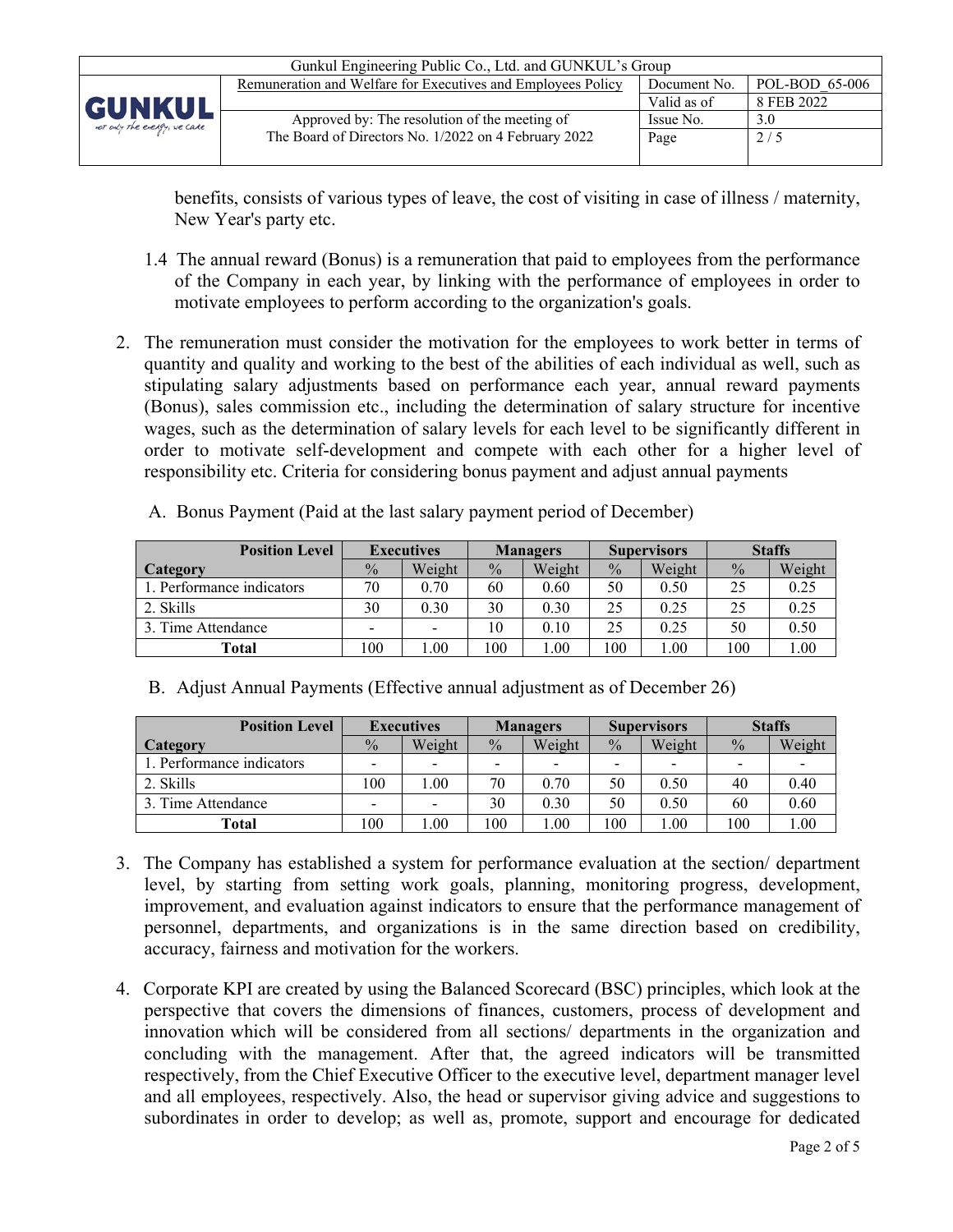| Gunkul Engineering Public Co., Ltd. and GUNKUL's Group |                                                              |              |                |  |  |  |  |  |
|--------------------------------------------------------|--------------------------------------------------------------|--------------|----------------|--|--|--|--|--|
|                                                        | Remuneration and Welfare for Executives and Employees Policy | Document No. | POL-BOD 65-006 |  |  |  |  |  |
| GUNKUL                                                 |                                                              | Valid as of  | 8 FEB 2022     |  |  |  |  |  |
| not only the energy, we care                           | Approved by: The resolution of the meeting of                | Issue No.    | 3.0            |  |  |  |  |  |
|                                                        | The Board of Directors No. 1/2022 on 4 February 2022         | Page         | 3/5            |  |  |  |  |  |
|                                                        |                                                              |              |                |  |  |  |  |  |

work which will be linked to the remuneration and awards for the performance for employees (Bonus payment) according to the point weight calculation under item B.

- 5. Assessment of competency and development of personnel; as well as, measuring the effectiveness of the implementation of work goals which are consistent with departments and organizations. With this performance management system, a tool for measuring the performance of current personnel in order to assess the readiness of personnel in terms of knowledge and capability to be promoted, position adjustment which will be able to identify levels of knowledge, abilities and skills that are lacking in higher jobs in the future. The assessment results will be used as information for career development & succession plans that are appropriate in both the short-term and long-term.
- 6. Reviewing the competency/ performance, by assessing twice in the middle of the year (November - April) and at the end of the year (May - October) as a tool for supervisors, give advice and suggestions to subordinates to develop skills, knowledge, and proficiency that will result in expected performance and benefit the organization; as well as, promote, support and encourage for dedicated work which will be linked to the remuneration (Bonus payment and adjusting annual salary payments) according to the point weight calculation under item 5.
- 7. The supervisor reviews the Annual Performance and Career Development & Succession Plan. In this regard, the supervisor considers the future career path of the personnel and develops in various forms such as work assignment, training, teaching / suggesting work including presenting of acting to promote the position.
- 8. The Company focuses on providing remuneration and welfare at a level that is comparable to other companies in the similar industry fairly. The Board of Directors recognizes the importance of employment by considering the capability, performance according to the ability of the employees in various positions without discrimination and providing equal opportunities, both women, disabled, underprivileged, which take into account the principle of fairness, equality, suitable qualifications and having a commitment with the Company in order to promote career advancement and sustainable growth with the Company, by establishing a remuneration policy for employees in line with the results of the organization in both short and long term. Also, linked to the performance, skills and knowledge of the employees including the value of work according to job position.
- 9. The determination of remuneration must be able to control to be within the budget and suitable for the ability to pay, so that the cost of operations is in scope and can also expand the business for the continuous and sustainable progress of the organization.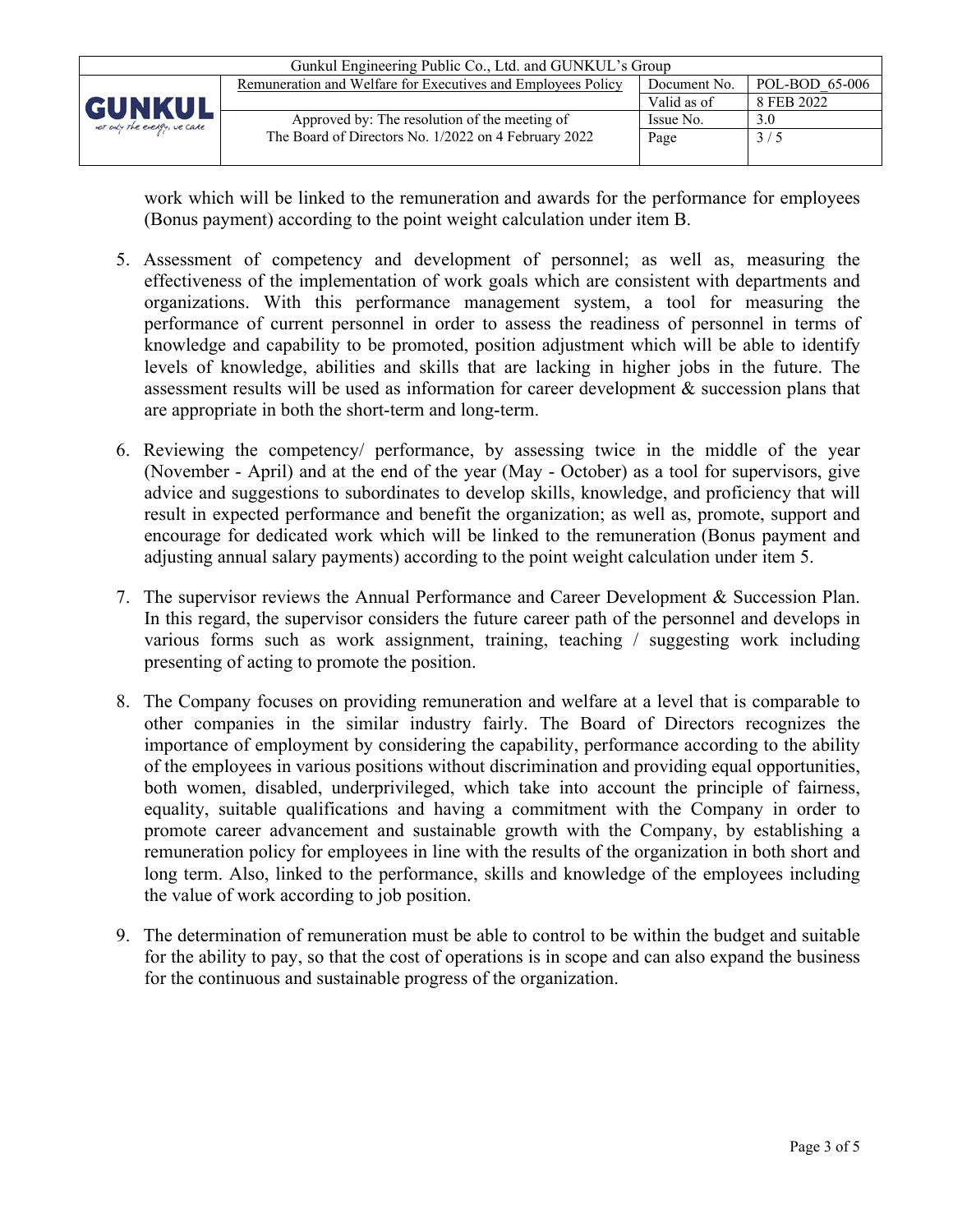

| Gunkul Engineering Public Co., Ltd. and GUNKUL's Group       |              |                |  |  |  |
|--------------------------------------------------------------|--------------|----------------|--|--|--|
| Remuneration and Welfare for Executives and Employees Policy | Document No. | POL-BOD 65-006 |  |  |  |
|                                                              | Valid as of  | 8 FEB 2022     |  |  |  |
| Approved by: The resolution of the meeting of                | Issue No.    | 3.0            |  |  |  |
| The Board of Directors No. 1/2022 on 4 February 2022         | Page         | 4/5            |  |  |  |
|                                                              |              |                |  |  |  |

## **Policy Change**

The Company reserves the right to cancel or amend this policy as appropriate and must be approved in writing by the Chairman of Executive Committee only.

### **Form**

- Key Performance Indicators Form
- Assessment Competency Form